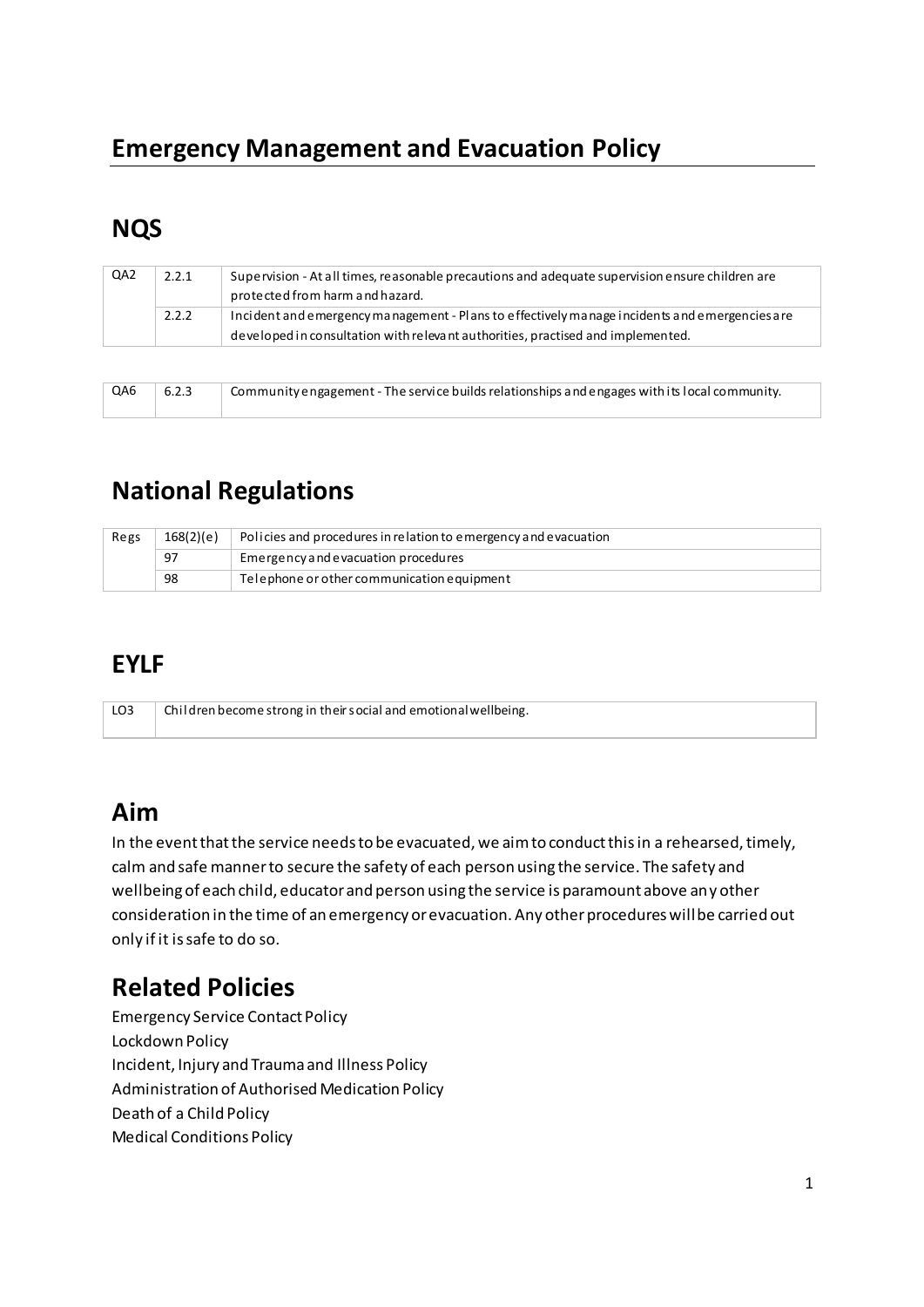## **Implementation**

The Approved Provider or Nominated Supervisor and where relevant each educatoris responsible for:

- conducting a risk assessment to identify potential emergencies that could affect the principal office and each residence/venue and use this to prepare emergency and evacuation procedures. eg an evacuation may be necessary in the event of a fire, chemical spill, bomb scare, earthquake, siege, flood etc. (Optional template at Appendix C)
- developing and implementing an Emergency Management Plan based on all identified risks and which includes appropriate responses including evacuation, lockdown, lockout and shelter-inplace, and drill and training schedules. If appropriate, local emergency services (eg fire, police, ambulance), local government, community leaders and other relevant agencies will be consulted for advice about issues like evacuation routes, assembly points and accessibility for adults or children with special needs.

Our Emergency Management Plan will be developed by the Approved Provider or Nominated Supervisor who will lead an EMP planning team.

#### The **Emergency Management Plan** will include:

- o Emergency contact details for people who have specific roles or responsibilities
- o Contact details for local emergency services
- o A description of how we will alert people to an emergency eg siren/bell
- o Evacuation procedures (see Appendix A)
- o How we will assist any child or person with special needs
- o An evacuation diagram based on the floor plans of the principal office or residence/venue showing the location of fire equipment, emergency exits and assembly points
- o Processes for advising neighbouring businesses/residences about emergencies
- o Processes to ensure staff are trained in our emergency procedures
- o Processes we will follow after an incident
- $\circ$  Procedures we will follow to test the Plan and familiarise children and staff with the Plan

#### The **Evacuation Diagram** will include:

- o an A3 size diagram of the floor or area
- o a title eg Evacuation Plan
- $\circ$  the "You are here" location
- o designated exits in green
- o communication equipment and where installed in red
- o hose reels, hydrants, extinguishers in red.
- o designated shelter-in-place location and assembly area.
- o date plan validated.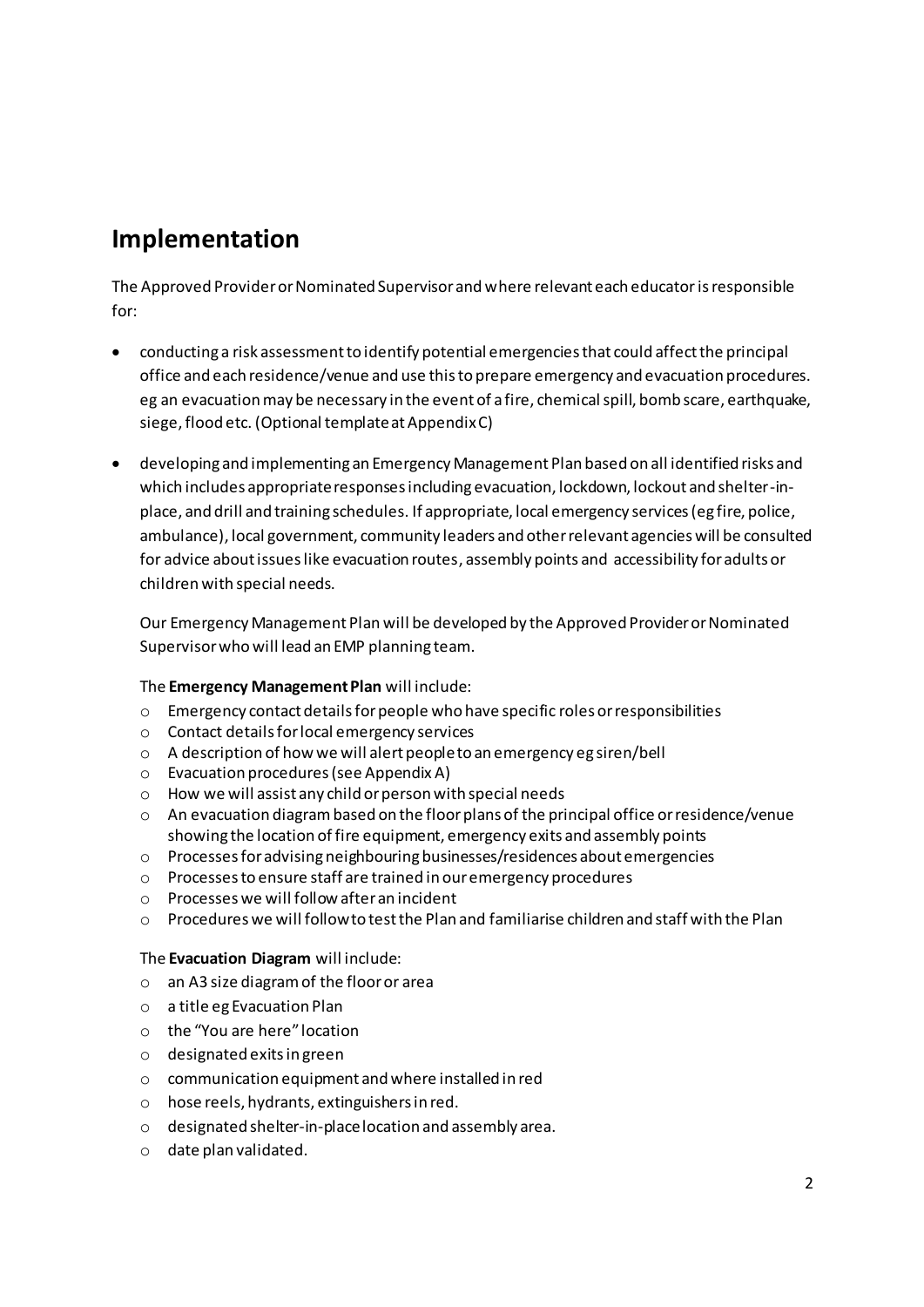- o location of assembly areas
- o a legend
- $\circ$  Ensuring relevant information from the Emergency Management Plan is displayed prominently at our principal office and at each residence/venue to ensure it can be easily identified and is accessible to all educators, educator assistants, staff, visitors, volunteers and families. Relevant information includes:
	- o Emergency service telephone numbers which will be displayed near telephones and service exits
	- evacuation procedures and diagrams which will be displayed near each exit
- Establishing an Incident Management Team (IMT)
- Ensuring that visitors and relief staff are aware of the emergency response procedures
- Implementing the Emergency Management Plan including:
	- o **Disseminating information** about the Plan and the procedures relating to emergency management and evacuation to staff, children, visitors and families. Families will receive written notification from the service. We will use informal games and discussions to familiarise children with our evacuation and emergency procedures as well as regular rehearsals
	- o **Scheduling training for** the IMT and all educators, staff and volunteers eg how to use fire extinguishers, fire blankets and other emergency equipment. Training may include evacuation drills, identifying assembly points and the location of emergency equipment, first aid arrangements and how to turn off the electricity and gas supplies. All new educators and staff will receive training during their induction and refresher training for all educators and staff will take place at least annually.
	- o **Testing t**he Plan every quarter
	- o **Reviewing t**he Plan annually.
- Keeping records of all emergencies
- Keeping records of meetings and emergency drills

## **Communication during Emergency**

The Nominated Supervisor will ensure there is access to reliable communication channels in the event of an emergency by maintaining access to a telephone (such as fixed-line telephone, mobile phone, satellite phone, 2-way radio, video conferencing equipment) at all times.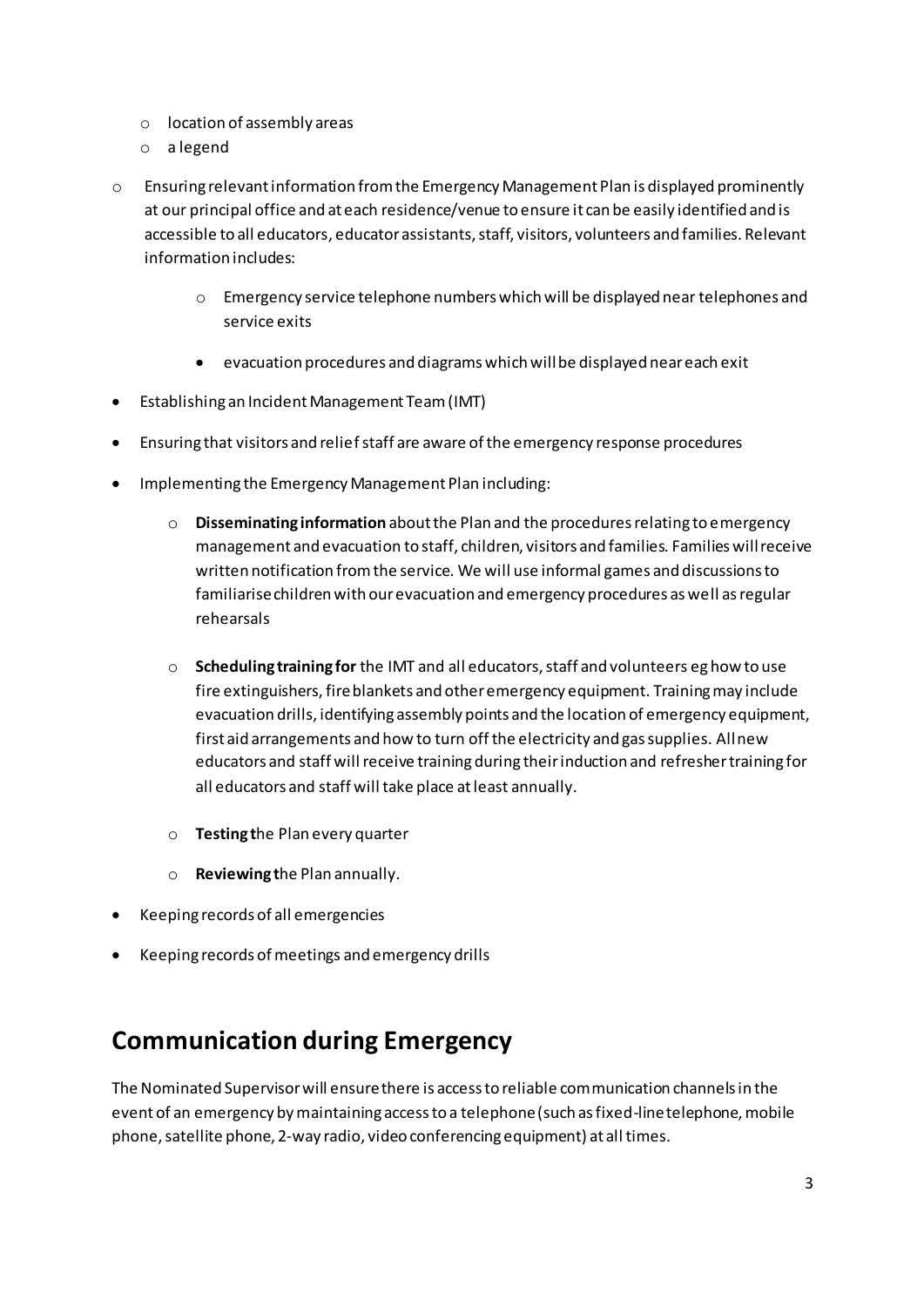The main telephone is located at (INSERT LOCATION HERE). If there is a complete loss of electricity and the telephones are not available, a mobile phone will be available and ready to use at all times to ensure educators can make emergency contact.

The Nominated Supervisor will also ensure there is a torch and a supply of fully charged batteries at the Principal office and residence/venue respectively.

# **Emergency Communication Plan**

The Nominated Supervisor will regularly remind families via conversations, email and newsletters that the Service maintains a Register of emergency telephone numbers for families and we must have current contact information. The Register is located in the following location (INSERT LOCATION HERE)

# **Emergency and Evacuation Procedures and Drills**

The service will add to each child's sense of security, predictability and safety, and ensure all educators and staff are familiar with our emergency evacuation procedures, by conducting rehearsal evacuation drills **every three months**. The Nominated Supervisor will develop a schedule for conducting drills for the different types of emergencies identified in the Emergency Management Plan. The drills will:

- take place at various times of the day and week (rather than always on a Tuesday at 10 am for example) to ensure all children and staff members get the opportunity to rehearse. All persons present at the service during the evacuation drill must participate
- be documented and assessed against specific outcomes using the Checklist at Appendix B. We will appoint an observer to evaluate our drills using the checklist at Appendix B
- be immediately followed by a debriefing session if possible to identify any improvements that may be made. Any training needs will be identified and action taken to implement the relevant training.

## **Sources**

**Education and Care Services National Regulations 2011 National Quality Standard Occupational Safety and Health Act 1984 Occupational Health and Safety Regulations 1996 Fact Sheet Emergency Plans – Safe Work Australia Guide to Developing an Emergency Management Plan - DEECD Victoria** 

## **Review**

The policy will be reviewed annually or when there are changes to the service which may affect the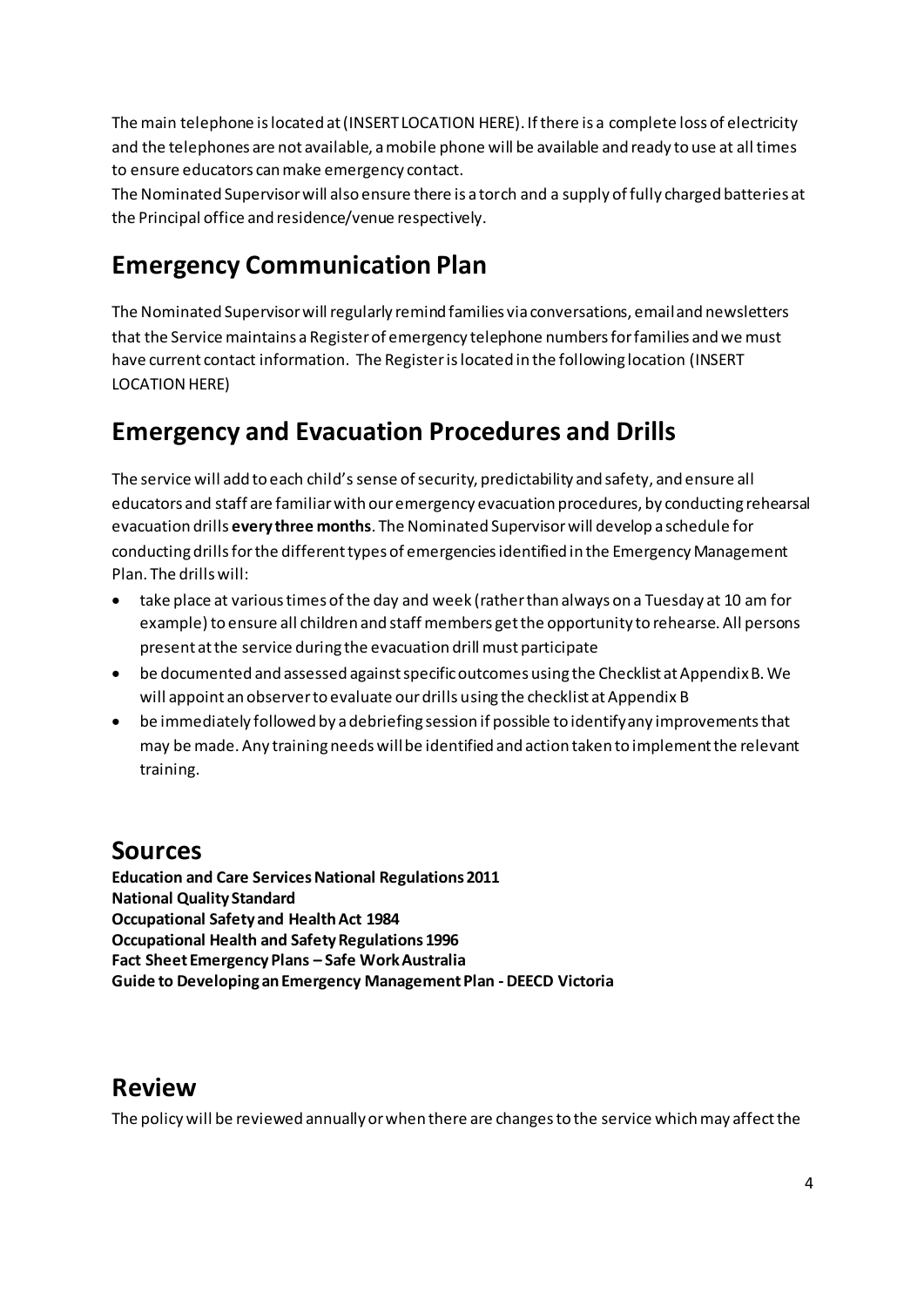EMP such as renovations or changes to the number of staff or children. The review will be conducted by:

- Management
- Employees
- Families
- Interested Parties
- 

• **Last reviewed: February 2018 Date for next review: February 2019**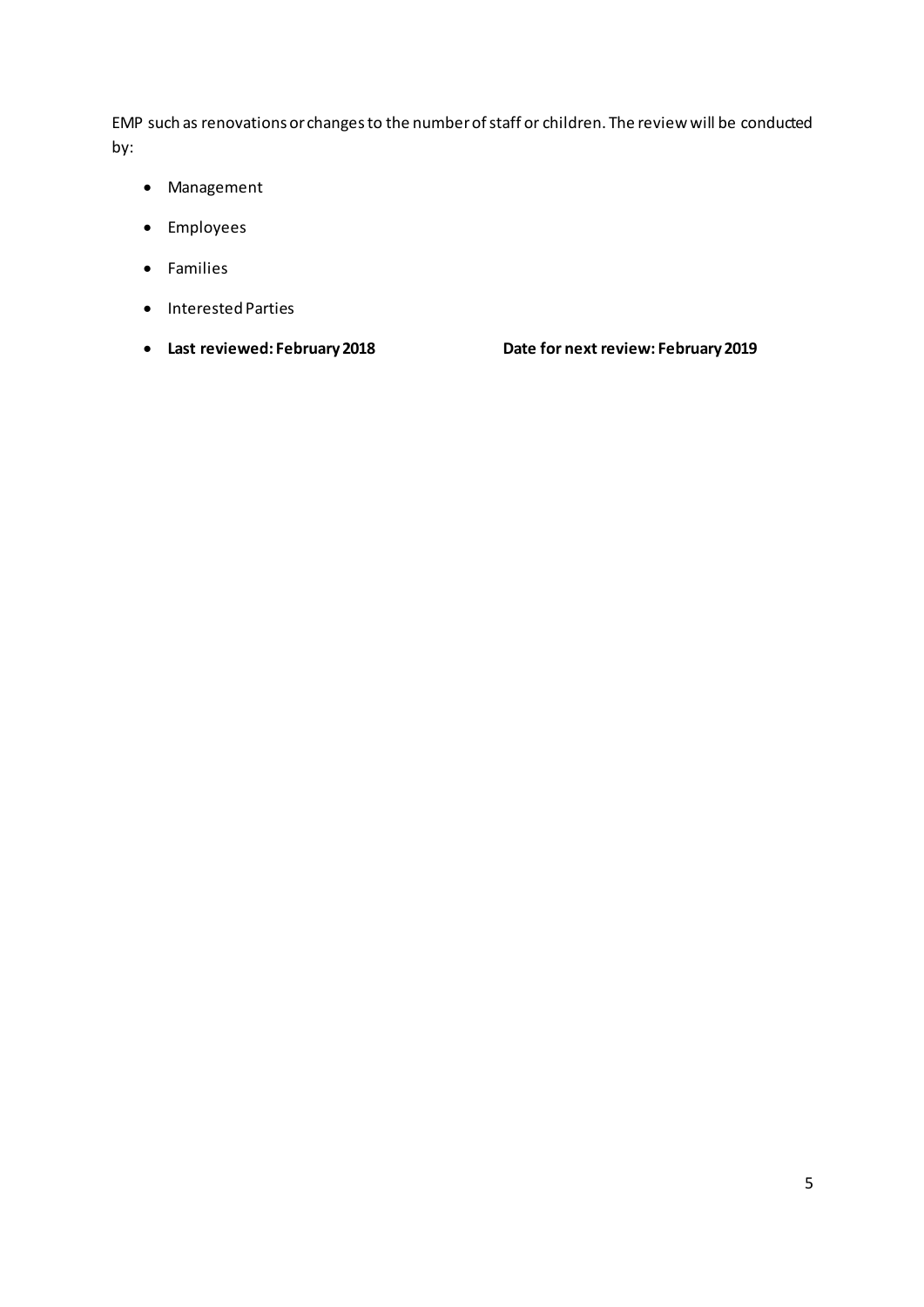## **Appendix A**

## **Emergency Procedures**

### **Evacuation procedures: on-site and offsite**

If it is unsafe for children, staff and visitors to remain inside the building, the children's service will be evacuated. The Approved Provider or Nominated Supervisor will take charge and activate the emergency evacuation procedures (or activate the Incident Management Team) by.

- sounding the alarm. Any educators on breaks will return to their group of children to assist with the evacuation.
- Calling 000.
- Informing emergency services of the nature of the emergency (e.g. "There is smoke in the building").
- Determining which on-site or off-site evacuation assembly point will be used.
- evacuating staff, children and visitors out of the building in accordance with the evacuation plan, checking toilet, kitchen, playrooms and cot rooms to the assembly area.
- Taking the children's attendance list (sign in/sign out roll), staff roster and the Emergency Kit/First Aid kit.
- liaising with educators to ensure all children, staff and visitors are accounted for once at assembly area. Educators will ensure children in their groups are accounted for.
- Supervising and reassuring children assisted by educators.
- Waiting for emergency services to arrive or provide further information.

### **Lockdown procedures**

#### Refer Lockdown Policy

### **Lockout Procedure**

The following lockout procedure will be used when an internal immediate danger is identified and it is determined that children should be excluded from buildings for their safety. The Approved Provider or Nominated Supervisor (or the Incident Management Team):

- Activates lockout procedures.
- Announces lockout with instructions about what is required. Instructions may include nominating staff to:
	- o lock doors to prevent entry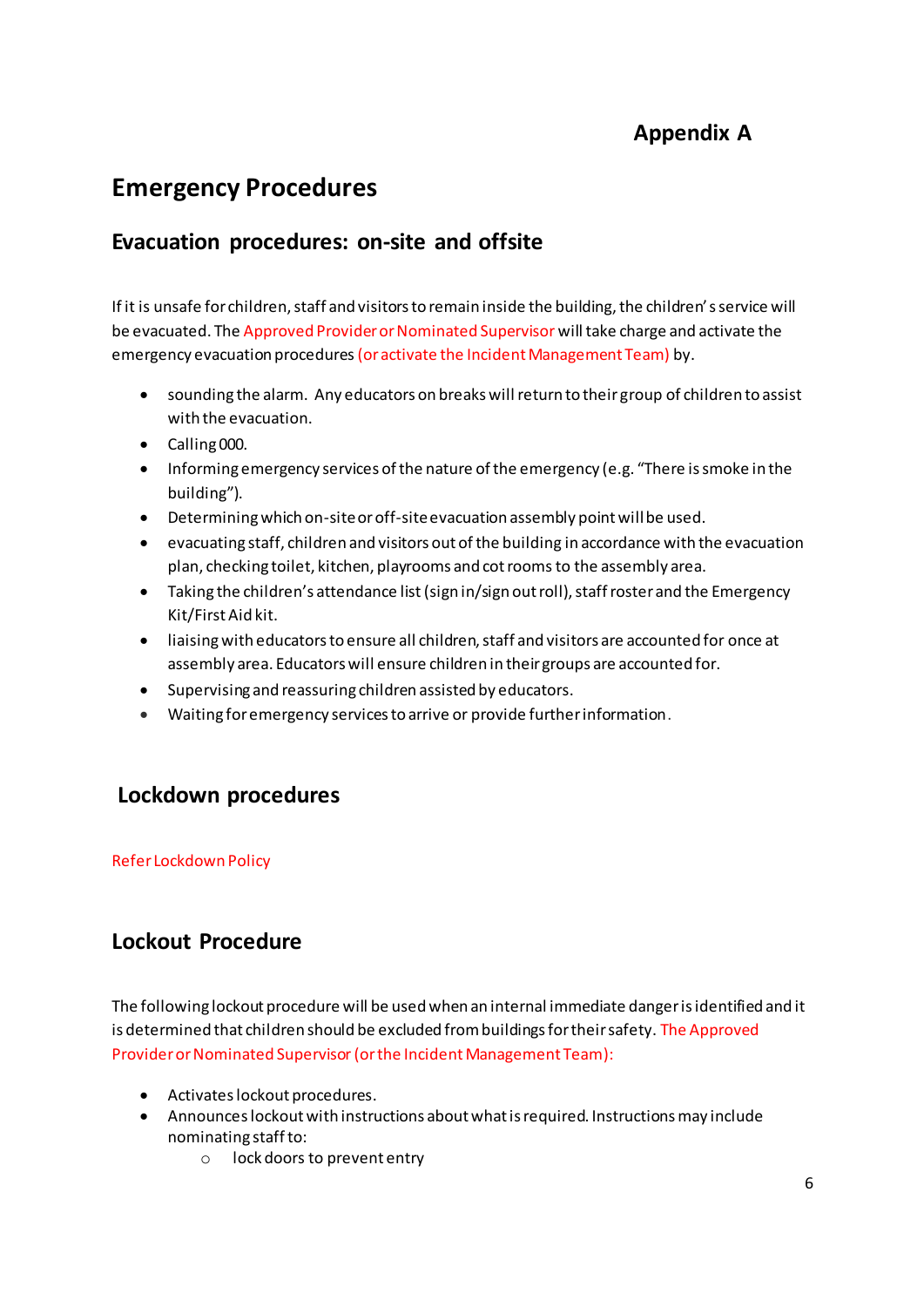- o check the premises for anyone left inside
- o obtain Emergency Kit.
- Contacts emergency services on 000.
- Goes to the designated assembly area.
- Checks that children, staff and visitors are all accounted for.

#### **Actions after lockout**

- Determine if there is any specific information staff, children, parents and visitors need to know (e.g. areas of the facility to avoid).
- Ensure any children, staff or visitors with medical or other needs are supported.
- Follow up with any children, staff or visitors who need support.
- Prepare and maintain records and documentation.
- Undertake operational debrief to review the lockout and procedural changes that may be required.
- Notify the Regulatory Authority of incident as set out in our Incident, Injury, Trauma and Illness Policy.

### **Shelter-in-place procedures**

The following shelter-in-place procedure will be considered when an event takes place outside of the children's service and emergency services determine the safest course of action is to keep children and staff inside a designated building in the children's service until the external event is handled.

If a shelter-in-place action is determined the Approved Provider or Nominated Supervisor (or the Incident Management Team):

- activates shelter-in-place procedures.
- Moves all children, staff and visitors to the pre-determined shelter-in-place area.
- Obtains emergency kit.
- Notifies parents/families if the shelter-in-place is going to extend beyond the services hours of operation.
- Notifies the Regulatory Authority of incident as set out in our Incident, Injury, Trauma and Illness Policy.

### **Emergency response procedures (specific emergencies)**

#### **FIRE**

All staff will remain calm and report the outbreak of fire immediately to the Approved Provider or Nominated Supervisorwho will:

- activate the fire alarm.
- Phone **000** to notify the fire brigade.
- Extinguish the fire **(if safe to do so).**
- Implement evacuation procedures if threat exists and close all doors and windows.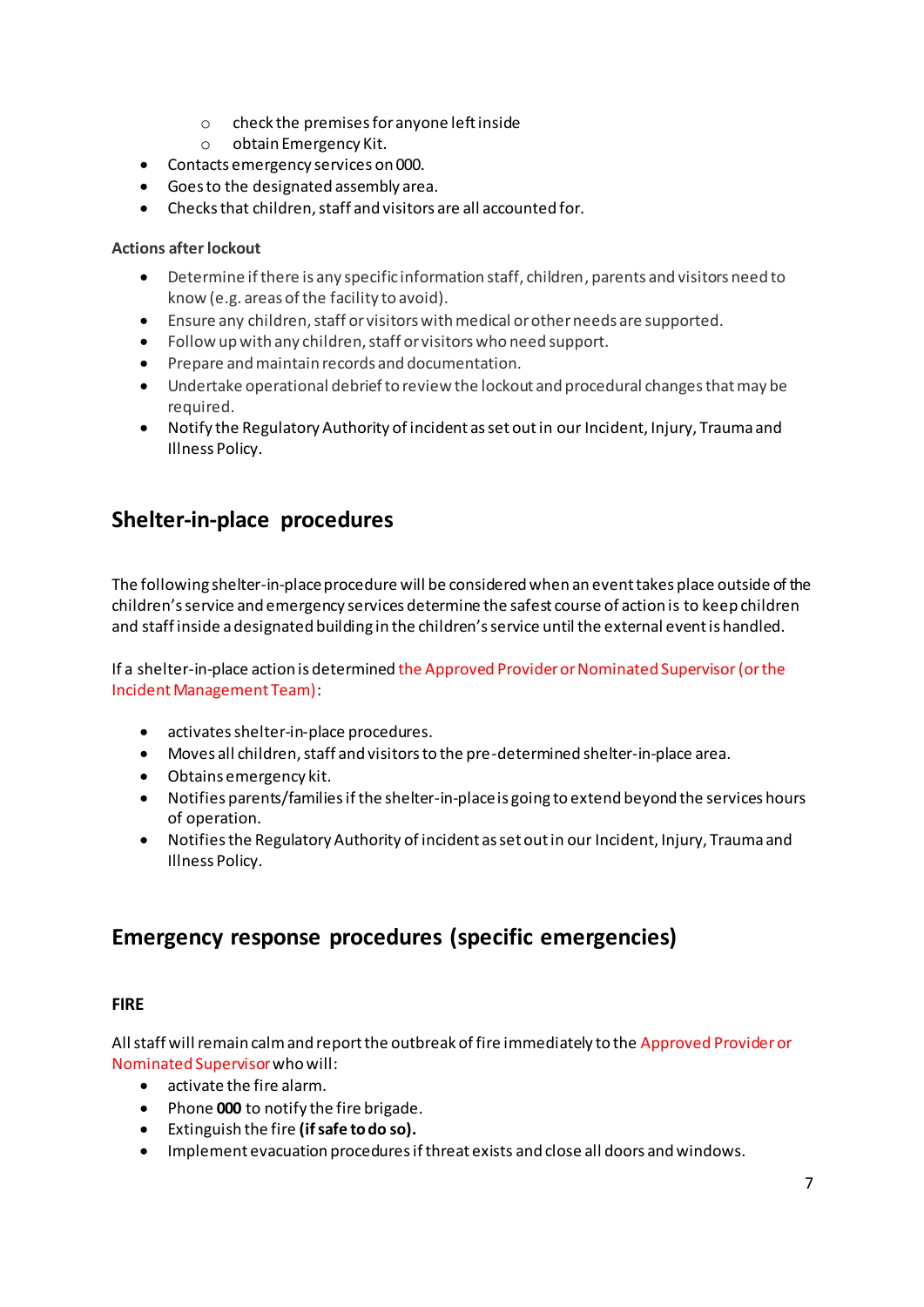- Check that all areas have been cleared.
- Check children, staff and visitors are accounted for.
- Notify the Regulatory Authority of incident as set out in our Incident, Injury, Trauma and Illness Policy.

#### **BUSHFIRES/GRASS FIRES**

Refer Bushfire Policy

#### **SEVERE WEATHER /STORMS AND FLOODING**

The Approved Provider or Nominated Supervisor will direct educators and staff to:

- Store or secure loose items external to the building, such as outdoor furniture.
- Secure windows (close curtains & blinds) and external doors. If necessary, tape windows and glass entrances. Utilise boards and sandbags if required.
- Protect valuables and disconnect electrical equipment cover and/or move this equipment away from windows.
- (During a severe storm) remain in the building and ensure they and children keep away from windows. Restrict the use of telephone landlines to emergency calls only.
- Tune in to ABC radio if possible to follow any emergency instructions.
- Report to the Approved Provider or Nominated Supervisor regarding the status of children, staff and visitors safety.

After the storm passes, the Approved Provider or Nominated Supervisor willevaluate the need to evacuate if uncontrolled fires, gas leaks, or structural damage has occurred as a result of the storm.

#### **PANDEMIC**

The Approved Provider or Nominated Supervisor will:

- Ensure basic hygiene measures are in place including the display of hygiene information.
- Provide convenient access to water and liquid soap and/or alcohol -based sanitiser.
- Educate staff and children about covering their cough to prevent the spread of ge rms.
- Stay alert and follow any instructions issued by Health authorities.
- Be prepared for multiple waves.
- Notify the Regulatory Authority of incident as set out in our Incident, Injury, Trauma and Illness Policy.

#### **BOMB/CHEMICAL THREAT**

The Approved Provider or Nominated Supervisor will implement the following procedures:

- If a bomb/chemical threat is received by telephone:
	- o **stay calm**
	- o **do not** hang up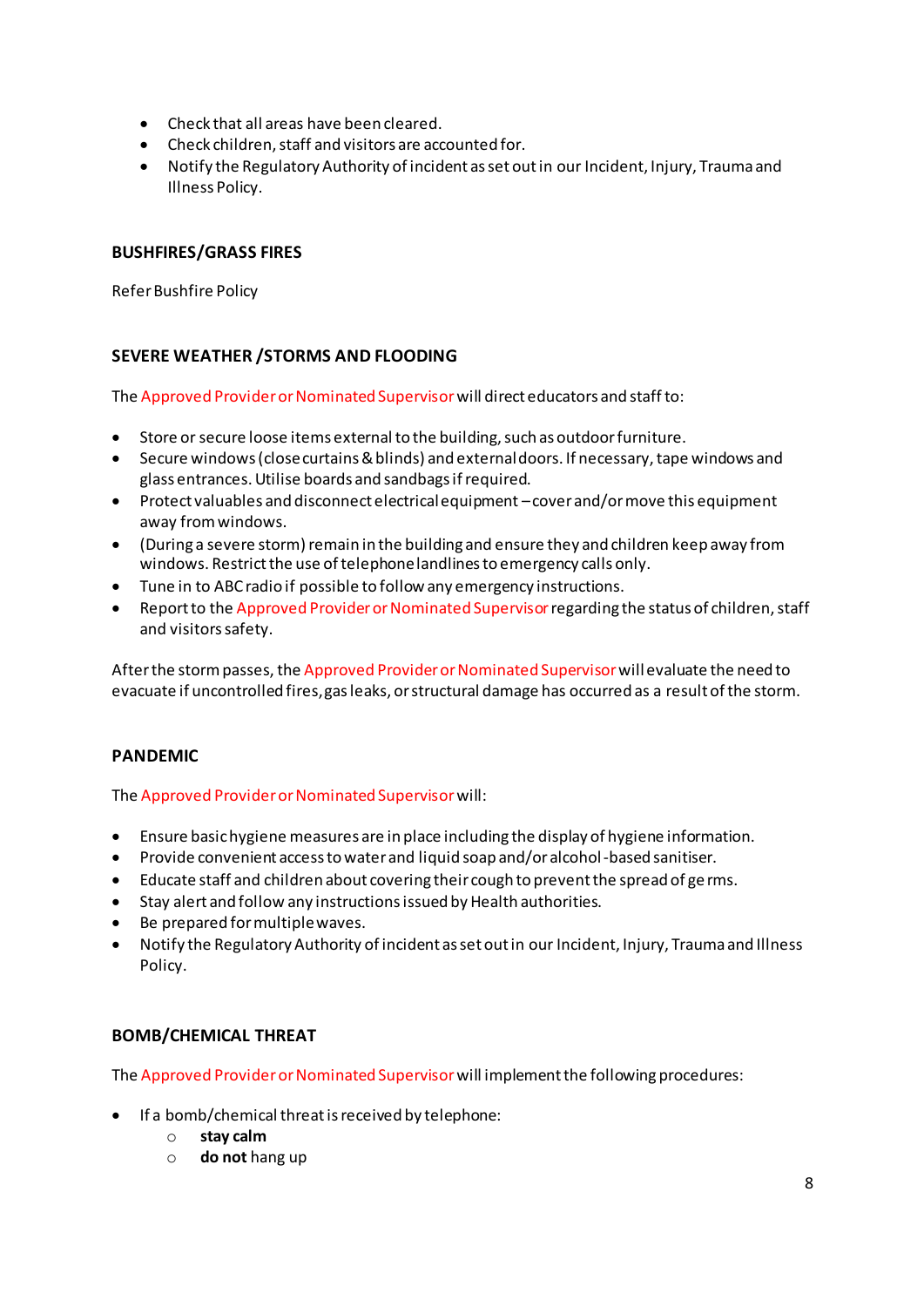- o refer to the bomb threat checklist.
- If a bomb/chemical threat is received by mail:
	- o avoid handling of the letter or envelope
	- o place the letter in a clear bag or sleeve
	- o inform the Police immediately.
- If a bomb/chemical threat is received electronically or through the service's website:
	- o do not delete the message
	- o contact police immediately.
- Ensure doors are left open.
- **Do not** touch any suspicious objects found.
- If a suspicious object is found or if the threat specifically identified a given area, then evacuation may be considered.
- Notify the Regulatory Authority of incident as set out in our Incident, Injury, Trauma and Illness Policy.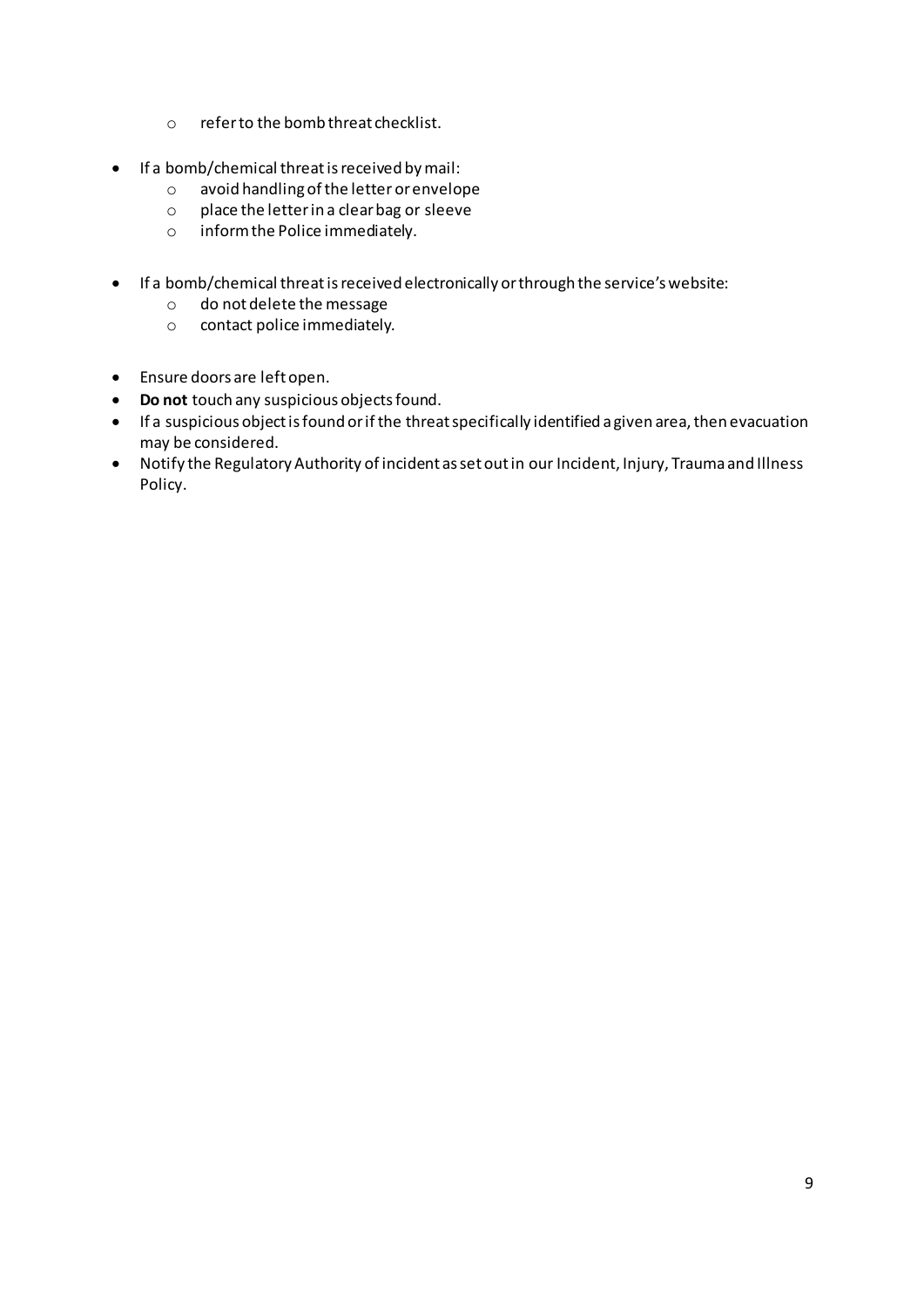## Bomb/substance threat checklist

*This checklist should be held by persons who regularly accept incoming telephone calls.* 

#### **KEEP CALM**

| <b>CALL TAKER</b> | <b>CALL TAKEN</b> |
|-------------------|-------------------|
| <b>Name</b>       | Date/Time:        |
| Telephone#        | Duration of call  |
| Signature         | Number of         |

#### **Complete the following for a BOMB THREAT**

| <b>QUESTIONS</b>                   | <b>RESPONSES</b> |
|------------------------------------|------------------|
| When is the bomb going to explode? |                  |
| Where did you put the bomb?        |                  |
| What does the bomb look like?      |                  |
| What kind of bomb is it?           |                  |
| What will make the bomb explode?   |                  |
| Did you place the bomb?            |                  |
| What is your name?                 |                  |
| Where are you going?               |                  |
| What is your address?              |                  |

#### **Complete the following for a SUBSTANCE THREAT**

| <b>QUESTIONS</b>                          | <b>RESPONSES</b> |
|-------------------------------------------|------------------|
| When will the substance be released?      |                  |
| Where is it?                              |                  |
| What does it look like?                   |                  |
| When did you put it there?                |                  |
| How will the substance be released?       |                  |
| Is the substance a liquid, powder or gas? |                  |
| Did you put it there?                     |                  |

| <b>CHARACTERISTICS OF THE CALLER</b> |  |  |
|--------------------------------------|--|--|
| Sex of caller                        |  |  |
| Estimated age                        |  |  |
| Accent if any                        |  |  |
| Speech impediments                   |  |  |
| Voice (loud, soft, etc)              |  |  |
| Speech (fast, slow etc)              |  |  |
| Dictation (clear, muffled, etc)      |  |  |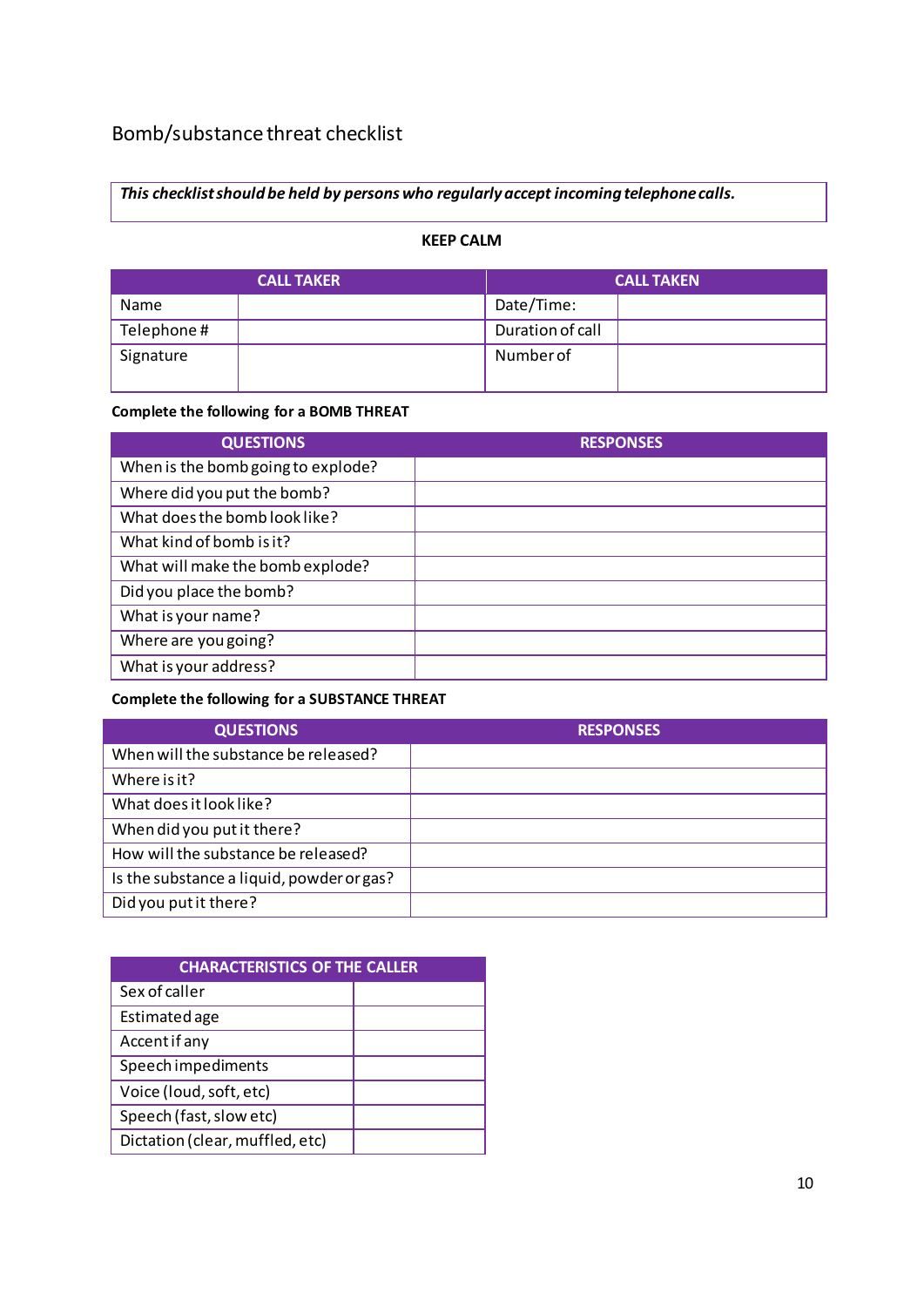| Manner (calm, emotional, etc)    |  |
|----------------------------------|--|
| Did you recognise the voice?     |  |
| If so, who do you think it was?  |  |
| Was the caller familiar with the |  |
|                                  |  |

| <b>LANGUAGE</b> |              | Ma                             |      |
|-----------------|--------------|--------------------------------|------|
| Abusive         | Taped        |                                |      |
| ] Well Spoken   | Irrational   |                                | Airo |
| ] Incoherent    | Message read |                                |      |
|                 | by caller    |                                |      |
| 1 Other         |              |                                |      |
| (Specify)       |              |                                |      |
|                 |              | <b>EXACT WORDING OF THREAT</b> |      |
|                 |              |                                |      |

| <b>BACKGROUND NOISE</b> |                         |  |
|-------------------------|-------------------------|--|
| 1 Music                 | 1 Local call            |  |
| [ ] Machinery           | ] Long<br>Distance Call |  |
| [ ] Aircraft            | [ ] Other<br>(specify)  |  |

| <b>ACTIONS</b>  |  |  |
|-----------------|--|--|
| REPORT CALL TO: |  |  |
| ACTIONS:        |  |  |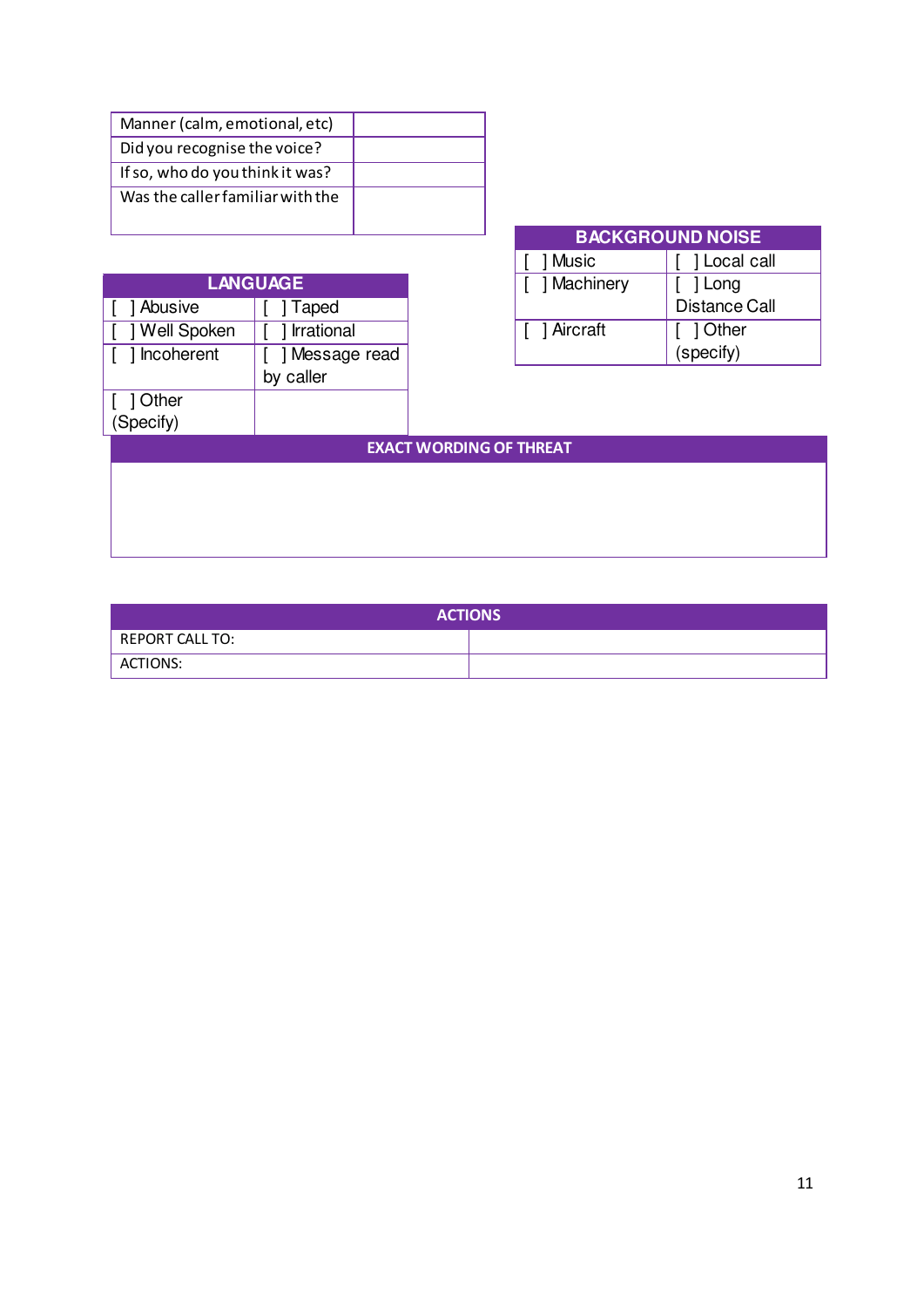#### **MAJOR EXTERNAL EMISSIONS/SPILL (includes gas leaks)**

The Approved Provider or Nominated Supervisor will:

- Call the Fire Brigade on 000.
- Turn off gas supply.
- $\bullet$  If it's a gas leak onsite, notify the gas provider (number can be found on the emergency numbers and key contacts page).
- Implement evacuation procedures.
- Check staff, children and visitors are accounted for.
- Await 'all clear' or further advice before resuming normal children's services activities.
- Notify the Regulatory Authority of incident as set out in our Incident, Injury, Trauma and Illness Policy.
- Notify WorkSafe ACT if required.

#### **INTERNAL EMISSION/SPILL (e.g. cleaner's storeroom)**

The Approved Provider or Nominated Supervisor will:

- Move staff/children away from the spill to a safe area.
- If safe to do so, direct staff to clean the spill. Personal Protective Equipment should be worn as per the requirements of the Material Safety Data Sheet.
- Contact the Fire Brigade if the nature of the emission/spill is unknown or it is unsafe to manage.
- Notify WorkSafe ACT if required.

#### **EARTHQUAKE**

• Don't panic.

If outside

The Approved Provider or Nominated Supervisor will instruct staff and children to:

- Stay outside and move away from buildings, streetlights and utility wires.
- DROP, COVER and HOLD
	- o DROP to the ground
	- o Take COVER by covering their head and neck with your arms and hands
	- o HOLD on until the shaking stops.

#### If inside

The Approved Provider or Nominated Supervisor will instruct staff and children to:

- Move away from windows, heavy objects, shelves etc.
- DROP, COVER and HOLD
	- o DROP to the ground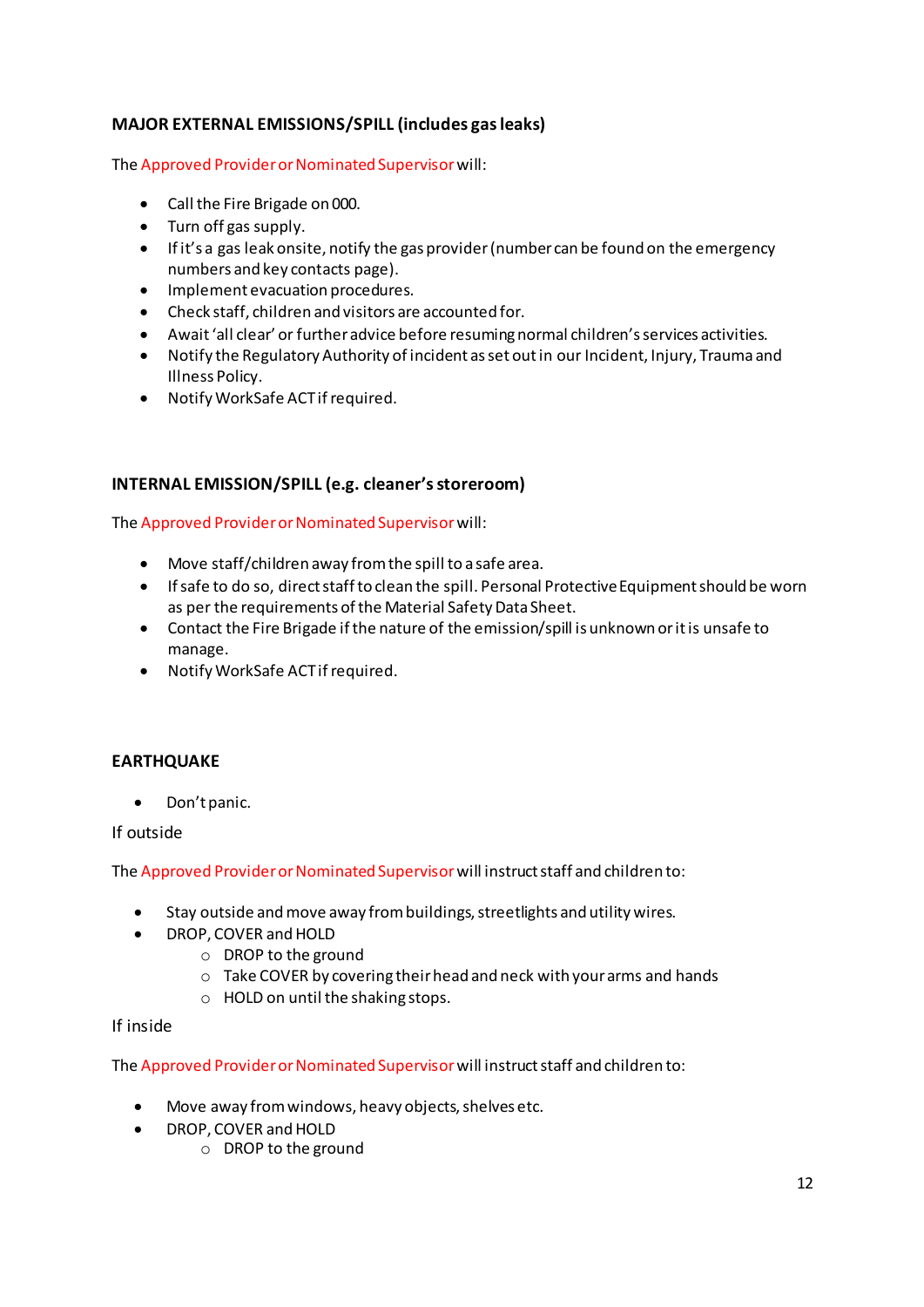- o Take COVER by getting under a sturdy table or other piece of furniture or go into the corner of the building covering their faces and head in their arms
- o HOLD on until the shaking stops.

After the earthquake the Approved Provider or Nominated Supervisor will:

- Evaluate the need to evacuate if there are uncontrolled fires, gas leaks or structural damage to the building.
- Instruct educators, staff and children to watch out for fallen trees, power lines, and stay clear of any structures that may collapse.
- Ask educators and staff about the status of staff, children and visitor safety.
- Arrange medical assistance where required.
- Instruct educators and staff to help others if possible.
- Tune in to ABC radio if possible to follow any emergency instructions.

If there is damage to the facility and it is OK to do so, you may take notes and photographs for insurance purposes.

#### **MEDICAL EMERGENCY**

- Check for any threatening situation and remove or control it (if safe to do so).
- Remain with the casualty and provide appropriate support.
- Notify First Aid Officer and the Approved Provider or Nominated Supervisor.
- Notify the ambulance by dialling  $'000'$ .
- The Approved Provider or Nominated Supervisor will designate someone to meet and direct the ambulance to the location of the casualty.
- Do not leave the casualty alone unless emergency help arrives.
- Do not move the casualty unless exposed to a life threatening situation.

Refer "Administration of First Aid" in our Incident, Injury, Trauma and Illness Policy.

#### **INTRUDER/PERSONAL THREAT**

- Notify the Approved Provider or Nominated Supervisor who will request assistance from the police by dialling '000'.
- Do not do or say anything to the person to encourage irrational behaviour.
- Initiate action to restrict entry to the building if possible and confine or isolate the threat from building occupants.
- The Approved Provider or Nominated Supervisor will determine if evacuation or lockdown is required. Evacuation only should be considered if safe to do so.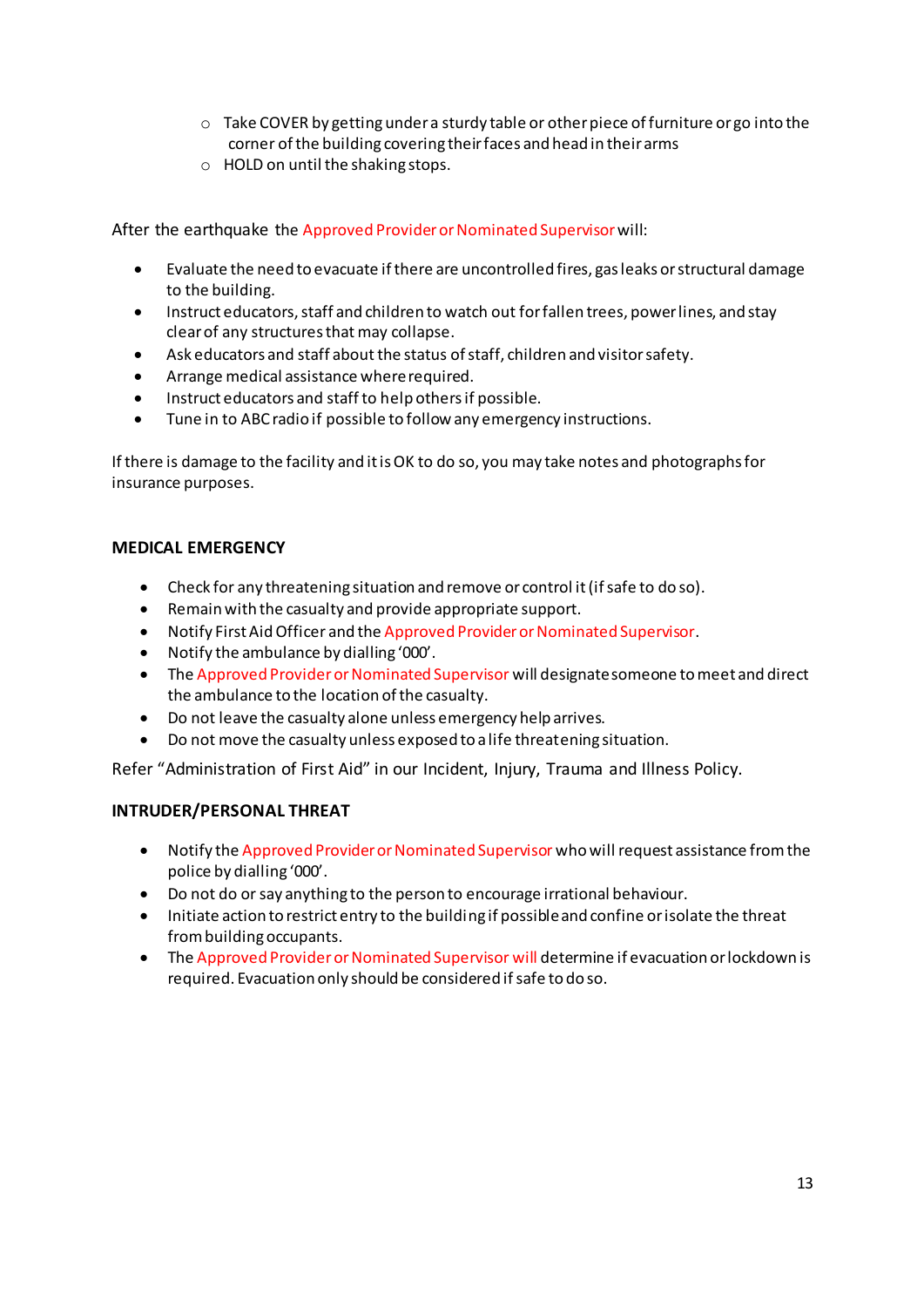## **Appendix B**

## **Emergency Drill/Exercise 'Observer' Record**

| Item                                                                           | Yes | <b>No</b> |
|--------------------------------------------------------------------------------|-----|-----------|
|                                                                                |     |           |
| Were emergency services briefed on exercise prior to exercise being started?   |     |           |
| Did the person discovering the emergency alert the other occupants?            |     |           |
| Was the alarm activated?                                                       |     |           |
| Was the emergency service notified promptly?                                   |     |           |
| Did staff direct persons from the building/site per the evacuation procedures? |     |           |
| Were isolated areas searched?                                                  |     |           |
| Was the evacuation logical and methodical?                                     |     |           |
| Did someone take charge? If yes, who?                                          |     |           |
| Did occupants act as per instructions?                                         |     |           |
| Was a roll call conducted for:                                                 |     |           |
| Children                                                                       |     |           |
| Staff                                                                          |     |           |
| Visitors (including contractors and volunteers)                                |     |           |
| Was someone appointed to liaise with the emergency service/s?                  |     |           |
| Was someone appointed to liaise with the parents/community?                    |     |           |
| Was the emergency service given the correct information?                       |     |           |
| Did anyone re-enter the premises before the "all clear" was given?             |     |           |
| Did anyone refuse to leave the building/site?                                  |     |           |
| Area of Emergency plan tested by current exercise:                             |     |           |